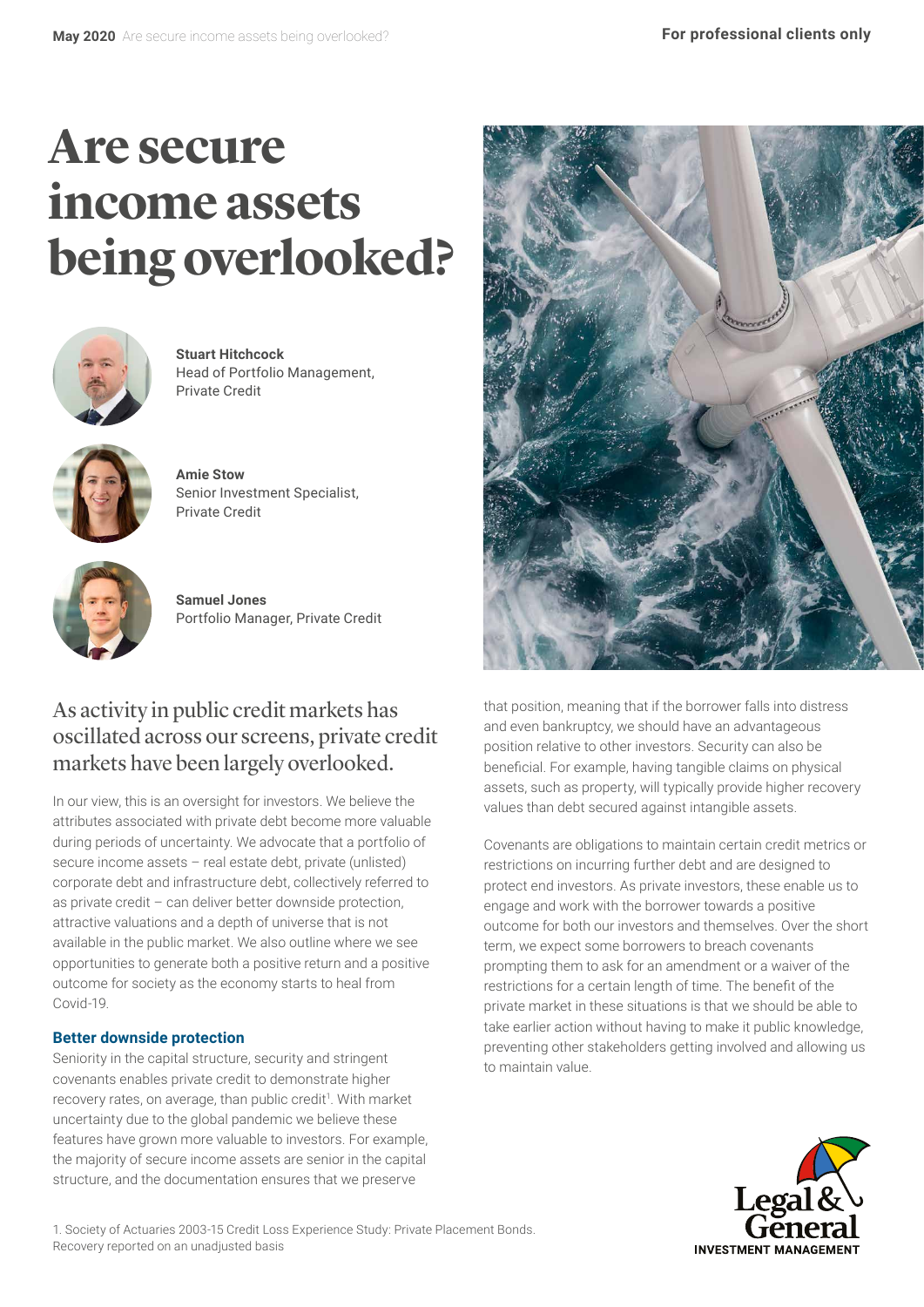A study by the Society of Actuaries demonstrated that on average, recoveries are twice as good<sup>1</sup> for private credit compared to rated public credit. Given the disruption to most company's business models as a result of Covid-19, structural protections should provide investors an additional layer of comfort relative to publicly traded debt securities and are likely to be more valuable during such periods of uncertainty.

#### **Attractive valuations**

At the time of writing, investment grade public credit spreads are roughly  $\sim$ 70bps<sup>2</sup> wider since the start of the year. As a result of data limitations in private credit, the re-pricing is not as transparent and will vary considerably by sector and underlying asset quality. What we believe will hold true is the roughly  $\sim$ 55bps<sup>3</sup> long-run average premium that private credit commands over public credit. This premium is not static, and can range anywhere from 30bps to 120bps depending of the features of the transaction as well as the market environment. Typically, this premium is associated with the illiquidity of the asset class and the corresponding lack of transparency. However, as we have seen in recent weeks, liquidity has been challenging for public credit and has not always been there when investors have needed it. We argue that, over the life of the asset, the premium also reflects the value added by the structural protections as discussed above. As a result, when pricing a private security, we take a public credit spread, add an illiquidity premium and adjust for the lower expected loss given default, or add a 'structural premium'.

In our view, rates will remain 'lower for longer' over the medium term as the global economy recovers from Covid-19, which should cause investors to continue to favour income producing assets. While we expect the private and public markets to move in the same direction, we will be looking to take advantage of any dislocations in long-run premium to selectively increase exposure in this asset class.

#### **Depth of universe**

While the US private and public credit markets have been very active over the past couple of months, hitting record bond issuance, the UK market has been more muted. We expect it to follow suit once some market confidence returns and this will mean that there are substantial financing needs in the private markets, especially as banks may not be as willing or able to lend. For example, in private corporate debt, we have already received calls from large public companies that would not traditionally issue in the private space.

2. Bloomberg, sterling investment grade credit spreads. 11th May 2020. 3. Average value premium at purchase versus a basket of comparable bonds for all deals conducted by LGIM Real Assets 2015-2019. The figures shown relate to past performance. Past performance is not a reliable indicator of current or future results and should not be the sole factor of consideration when selecting a product or strategy.

In our view, this gives investors an opportunity to increase diversification in their portfolios, taking advantage of the breadth of private sectors versus publics. In addition, we believe investors will be able to access scarce high-quality assets such as higher education institutions, which are likely to issue debt in the short to medium term. Looking further ahead, we also expect opportunities in BB rated credits. Here, structural protections may provide a safer entry point into credits where fundamentals are weaker. Greater access to management means we are often better able to diligence the recovery plan the borrowing entity is seeking to put in place and create value for our clients as a result.

### **Opportunities post Covid-19**

#### Private (unlisted) corporate debt

Private markets remain open, offering funding without the same execution risk that can exist in public markets. Our focus will remain on companies which we believe have a defensive business model, robust capital structure and access to sufficient liquidity to see them through short term disruption. We expect opportunities from utilities, housing associations and higher education institutions.

#### Infrastructure debt

Transport has been in the spotlight as rating agencies have been quick to react (for example airports) due to the significant impact on passenger movements. More broadly, most operational assets have strong liquidity positions, particularly those providing essential services to the economy. We expect opportunities from renewables (wind and solar) and digital (fibre and data centres).

#### Real estate debt

Due to Covid-19 large transactions have either been pulled or suspended dampening the debt pipeline. Retail and leisure will see opportunities in the distressed space, but this is not an area of focus for us. In our view, opportunities will be greatest in industrials (distribution and logistics), offices in core locations and the private rented sector.